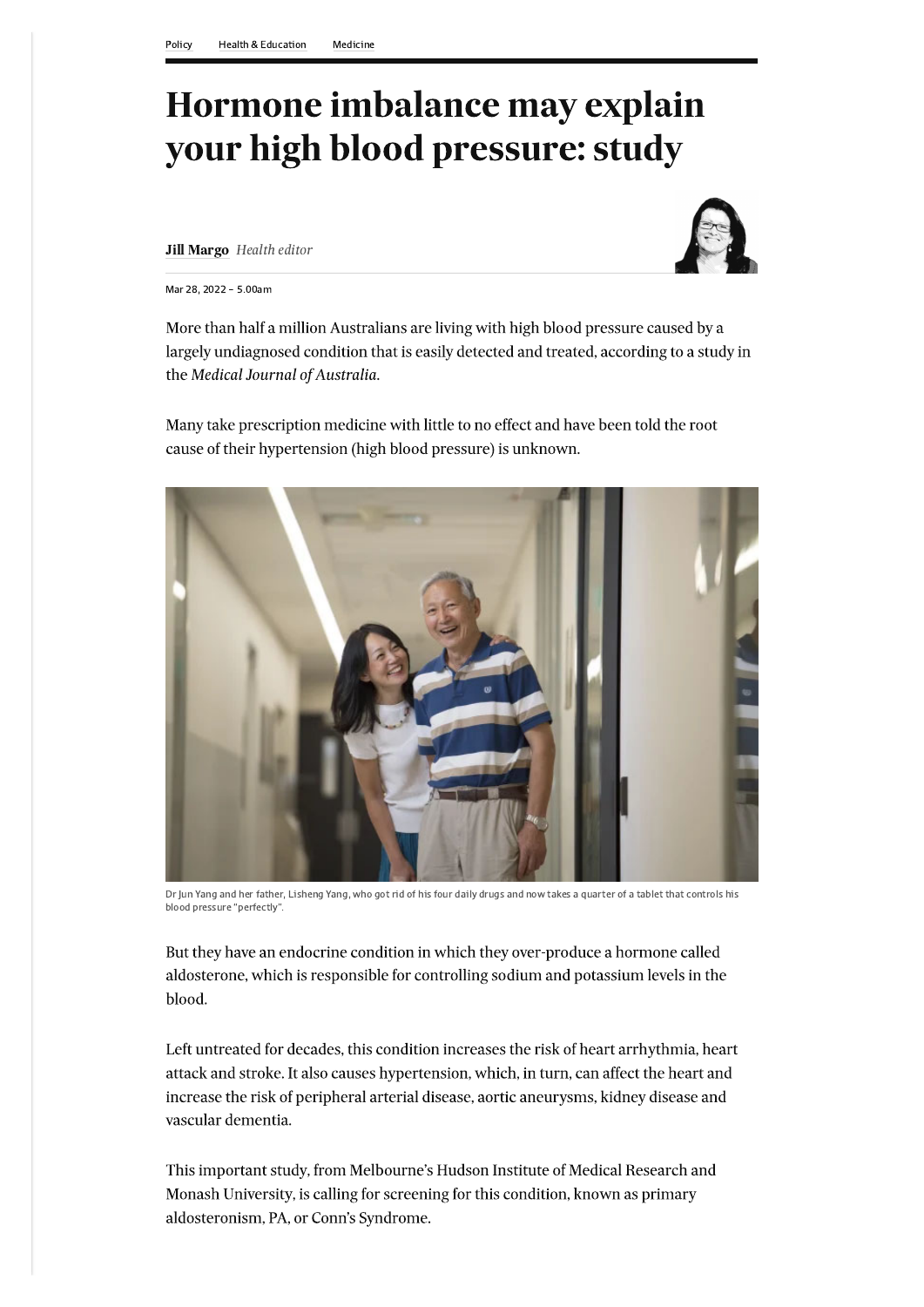When a GP has a patient with hypertension, it recommends a test for PA be included in the patient's tranche of standard blood tests.

The harmful effects are avoidable, says the head of the Hudson's Endocrine Hypertension Group, Dr Jun Yang, senior author of the study led by Dr Renata Libianto, an endocrinologist and PhD student.

Published Monday, the study suggests that of the 6 million Australians with hypertension, at least 10 per cent have PA, but only 0.1 per cent know it.

"Although this condition of the adrenal glands was first identified in 1955 and has been extensively studied, there is very little awareness of it in primary care, despite GPs being on the front line of hypertension management," says Dr Yang.

The situation is similar in other countries, except Japan, where it is well recognised and treated.

PA can be controlled with the old, inexpensive drug, spironolactone, which blocks aldosterone. A minority of patients can have surgery to cure the condition.

Dr Yang knows the benefits of an accurate diagnosis. While writing hospital guidelines for PA, she looked at her father, Lisheng Yang, then 64, who was taking four drugs for his **blood pressure** [https://www.afr.com/policy/health-and-education/popular-blood-pressure-drugraises-melanoma-risks-20200805-p55iq3] which stubbornly remained above normal.

"Hold on, I should test him," she thought.

"Initially, he tested negative because there is a trick. Common blood pressure drugs can mask the condition and may produce a false-negative result. So, over six weeks I changed his medications to ones that do not interfere. With that, he returned a positive result."

When further testing confirmed the disease, he got rid of the four drugs. That was 2011 and today, Mr Yang, a retired engineer, takes a quarter of a tablet of spironolactone daily, and his blood pressure "is perfect".



For patients with hypertension, we recommend GPs include a test for PA in the patient's tranche of standard blood tests, says Dr Yang.

To her surprise, when Dr Yang tested her mother, Professor Cherrie Zhu, she had the condition too. At 62, she had just been diagnosed with hypertension and had not been treated. She's also on a quarter tablet, and at 70 her blood pressure remains perfectly controlled.

Previous reports have shown after a diagnosis of hypertension it takes 13 years for a diagnosis of PA to be made. During this time, 40 per cent of patients develop organ damage. Targeted treatment of PA can reverse the risk of complications.

"Australia's hypertension guideline recommends testing for PA in people with poorly controlled hypertension, so doctors need to go through the hassle of switching medications which may deter them from testing at all.